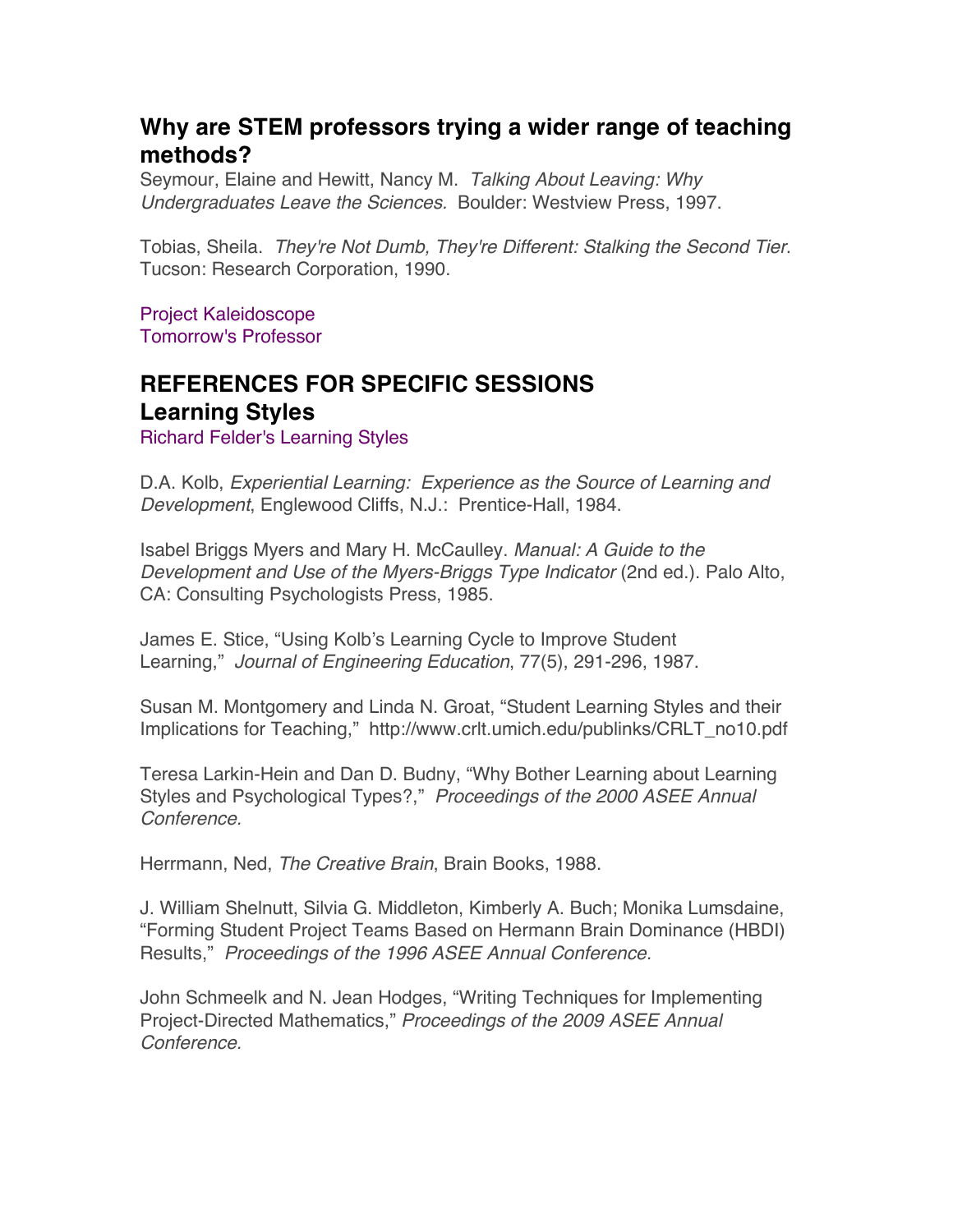### **Learning Cycle**

Wirth, Karl R. and Perkins, Dexter. Learning to Learn. An introduction to theories of learning (.pdf and .doc formats).

# **Project Oriented Guided Inquiry Learning (POGIL)**

POGIL website

Moog, Richard S. and Farrell, John J. *Chemistry: A Guided Inquiry*. New York: Wiley, 2008.

Moog, Richard S. and Spencer, James N. *Process oriented guided inquiry learning (POGIL)*. Washington: American Chemical Society, 2008.

Gosser, David K., et al. *Peer-Led Team Learning: A Guidebook.* Upper Saddle River, NJ: Prentice Hall, 2001.

# **Professional Opportunities for Faculty and Instructional Staff**

OPID (UW System's Office of Professional and Instructional Development) website Campus Centers for Teaching & Learning

## **The Human Element**

NOVA History of Science links

#### **Science Writing Heuristic**

SWH website SWH articles

#### **Active Learning in Large Lectures**

Angelo, Thomas A. and Cross, K. Patricia. *Classroom Assessment Techniques: a Handbook for College Teachers.* San Francisco: Jossey-Bass, 1993.

Charles C. Bonwell, James A. Eison. *Active Learning: Creating Excitement in the Classroom.* San Francisco: Jossey-Bass, 2001.

Duncan, D. *Clickers in the Classroom: How to Enhance Science Teaching Using Classroom Response Systems.* San Francisco: Pearson/Addison Wesley,